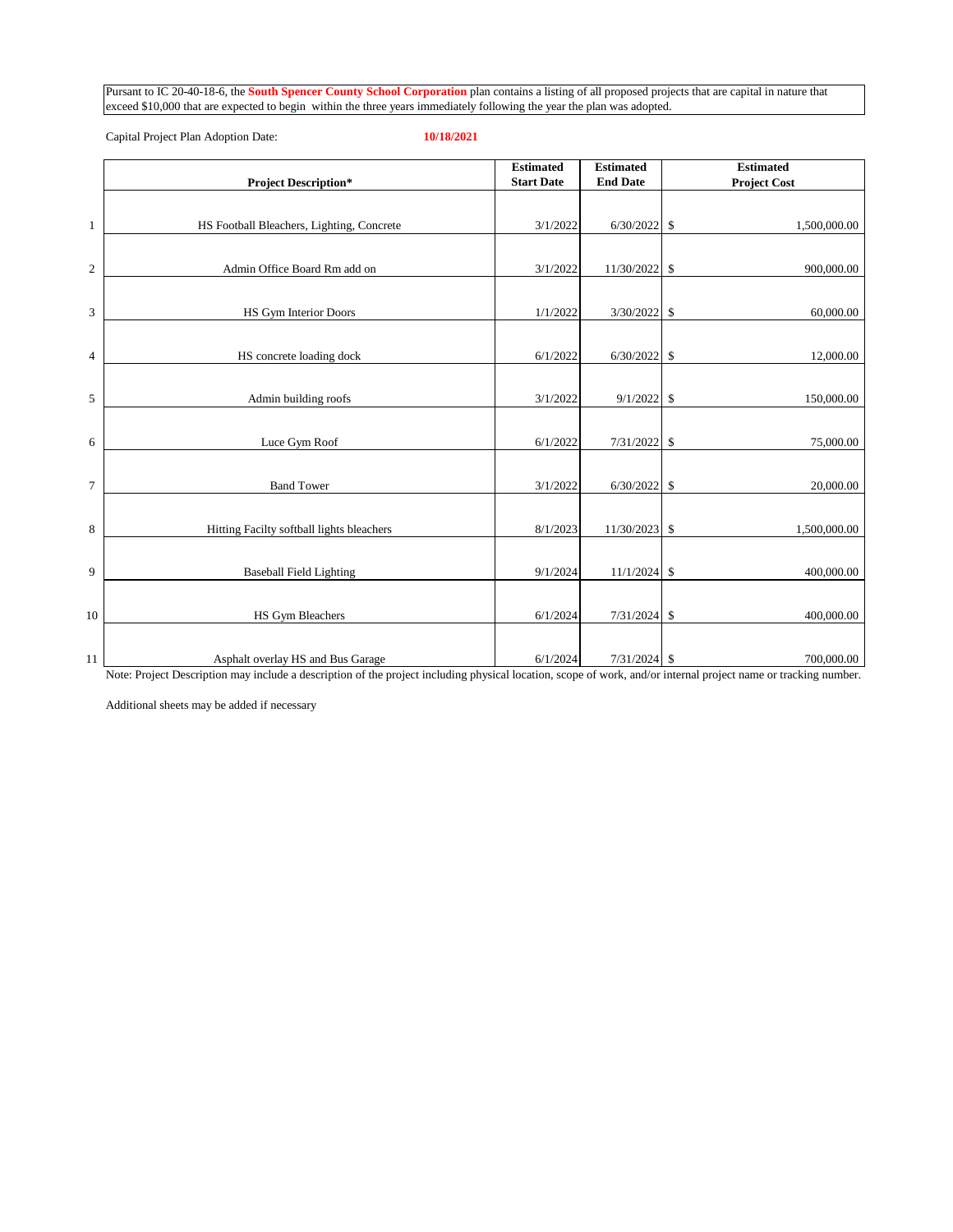Pursuant to IC 20-40-18-6, the **South Spencer County School Corporation** plan contains a listing of all proposed capital expenditures that exceed \$10,000 that are expected to be acquired within the three years immediately following the year the plan was adopted.

Capital Project Plan Adoption Date: **10/18/2021**

|    | <b>Asset Description*</b> □     | <b>Acquisition Amount</b> |
|----|---------------------------------|---------------------------|
|    | Maintenance Truck               | 65,000.00                 |
|    | Corp Car                        | 30,000.00                 |
|    | MS Boiler #2                    | 40,000.00                 |
|    | Security Camera/Server upgrades | 120,000.00                |
|    | <b>Transportation Equipment</b> | 50,000.00                 |
|    | Komputrol Upgrade               | 80,000.00                 |
|    |                                 |                           |
|    |                                 |                           |
|    |                                 |                           |
| 10 |                                 |                           |

Note: The description may include a physical description of the asset and/or any applicable make, model, manufacturer, or VIN Number if applicable.